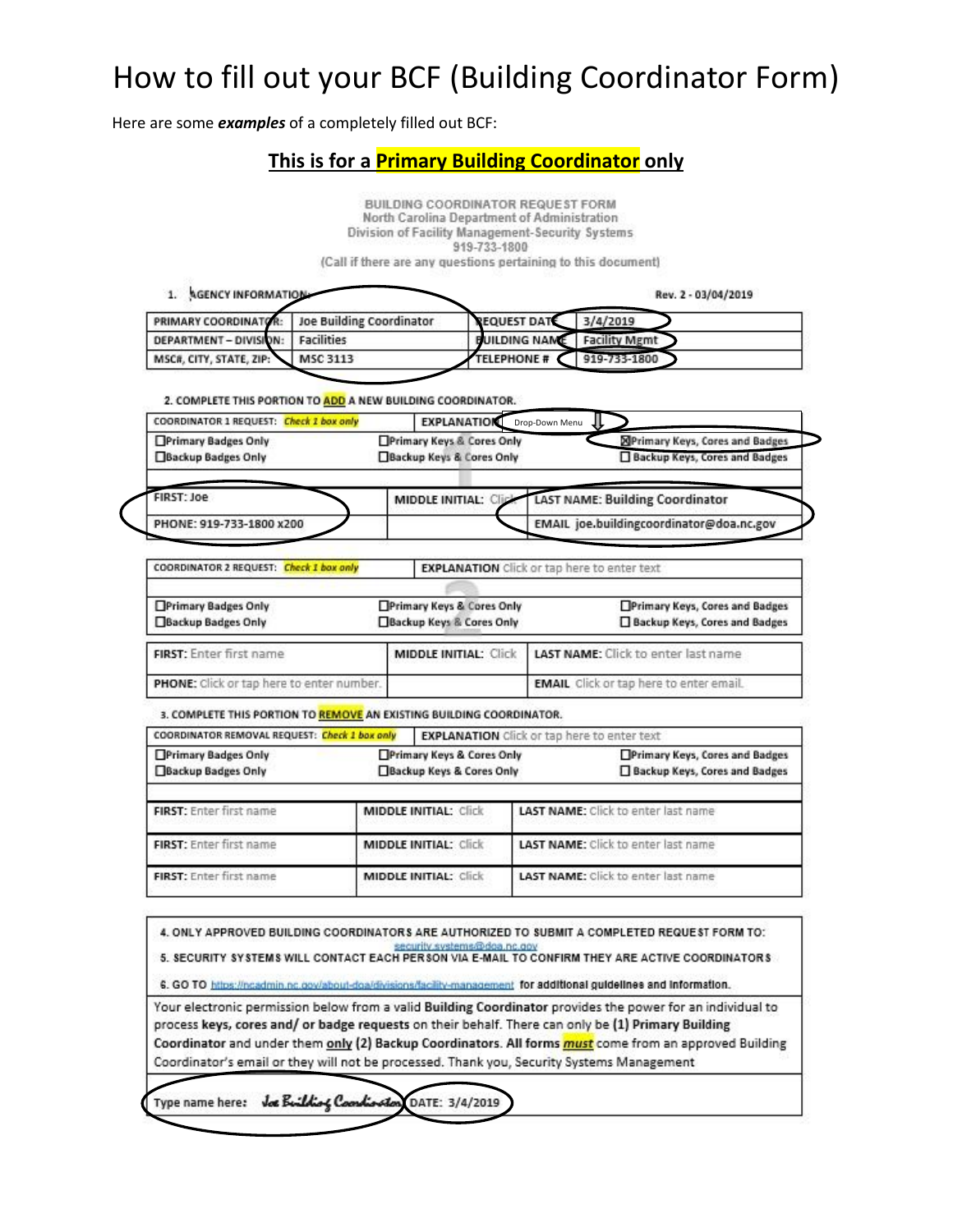### **This is for a Backup Building Coordinator(s) only**

|                                                                                                                                                       | 1. AGENCY INFORMATION:   |                                                       |                                                    |  |                                                         | Rev. 2 - 03/04/2019                                               |
|-------------------------------------------------------------------------------------------------------------------------------------------------------|--------------------------|-------------------------------------------------------|----------------------------------------------------|--|---------------------------------------------------------|-------------------------------------------------------------------|
| PRIMARY COORDINATOR:                                                                                                                                  | Joe Building Coordinator |                                                       | <b>REQUEST DATE</b>                                |  | 3/4/2019                                                |                                                                   |
| DEPARTMENT - DIVISION                                                                                                                                 | <b>Facilities</b>        |                                                       | <b>BUILDING NAME</b>                               |  | <b>Facility Mgmt</b>                                    |                                                                   |
| MSC#, CITY, STATE, ZIP:                                                                                                                               | <b>MSC 3113</b>          |                                                       | <b>TELEPHONE</b>                                   |  | 919-733-1800                                            |                                                                   |
| 2. COMPLETE THIS PORTION TO ADD A NEW BUILDING COORDINATOR.<br>COORDINATOR 1 REQUEST: Check 1 box only                                                |                          |                                                       | EXPLANATION New Position                           |  |                                                         |                                                                   |
| Primary Badges Only<br>Backup Badges Only                                                                                                             |                          | Primary Keys & Cores Only<br>Backup Keys & Cores Only |                                                    |  |                                                         | Primary Keys, Cores and Badges<br>S Backup Keys, Cores and Badges |
| FIRST: Jane                                                                                                                                           |                          | MIDDLE INITIAL: D.                                    |                                                    |  | LAST NAME: Doe                                          |                                                                   |
| PHONE: 919-733-1800 x201                                                                                                                              |                          |                                                       |                                                    |  | EMAIL jane.doe@doa.nc.gov                               |                                                                   |
| COORDINATOR 2 REQUEST: Check 1 box only                                                                                                               |                          |                                                       | EXPLANATION Agency Change                          |  |                                                         |                                                                   |
| <b>NBackup Badges Only</b><br><b>FIRST: Billy</b><br>PHONE: 919-733-1800 x203<br>3. COMPLETE THIS PORTION TO REMOVE AN EXISTING BUILDING COORDINATOR. |                          | Backup Keys & Cores Only<br>MIDDLE INITIAL: B.        |                                                    |  | <b>LAST NAME: Barty</b><br>EMAIL billy.barty@doa.nc.gov | Backup Keys, Cores and Badges                                     |
|                                                                                                                                                       |                          |                                                       |                                                    |  |                                                         |                                                                   |
|                                                                                                                                                       |                          |                                                       |                                                    |  |                                                         |                                                                   |
| COORDINATOR REMOVAL REQUEST: Check 1 box only<br>Primary Badges Only<br>Backup Badges Only                                                            |                          | Primary Keys & Cores Only<br>Backup Keys & Cores Only | <b>EXPLANATION</b> Click or tap here to enter text |  |                                                         | Primary Keys, Cores and Badges<br>Backup Keys, Cores and Badges   |
| FIRST: Enter first name                                                                                                                               |                          | <b>MIDDLE INITIAL: Click</b>                          |                                                    |  | <b>LAST NAME:</b> Click to enter last name              |                                                                   |
| FIRST: Enter first name                                                                                                                               |                          | <b>MIDDLE INITIAL: Click</b>                          |                                                    |  | <b>LAST NAME:</b> Click to enter last name              |                                                                   |
| <b>FIRST:</b> Enter first name                                                                                                                        |                          | <b>MIDDLE INITIAL: Click</b>                          |                                                    |  | <b>LAST NAME:</b> Click to enter last name              |                                                                   |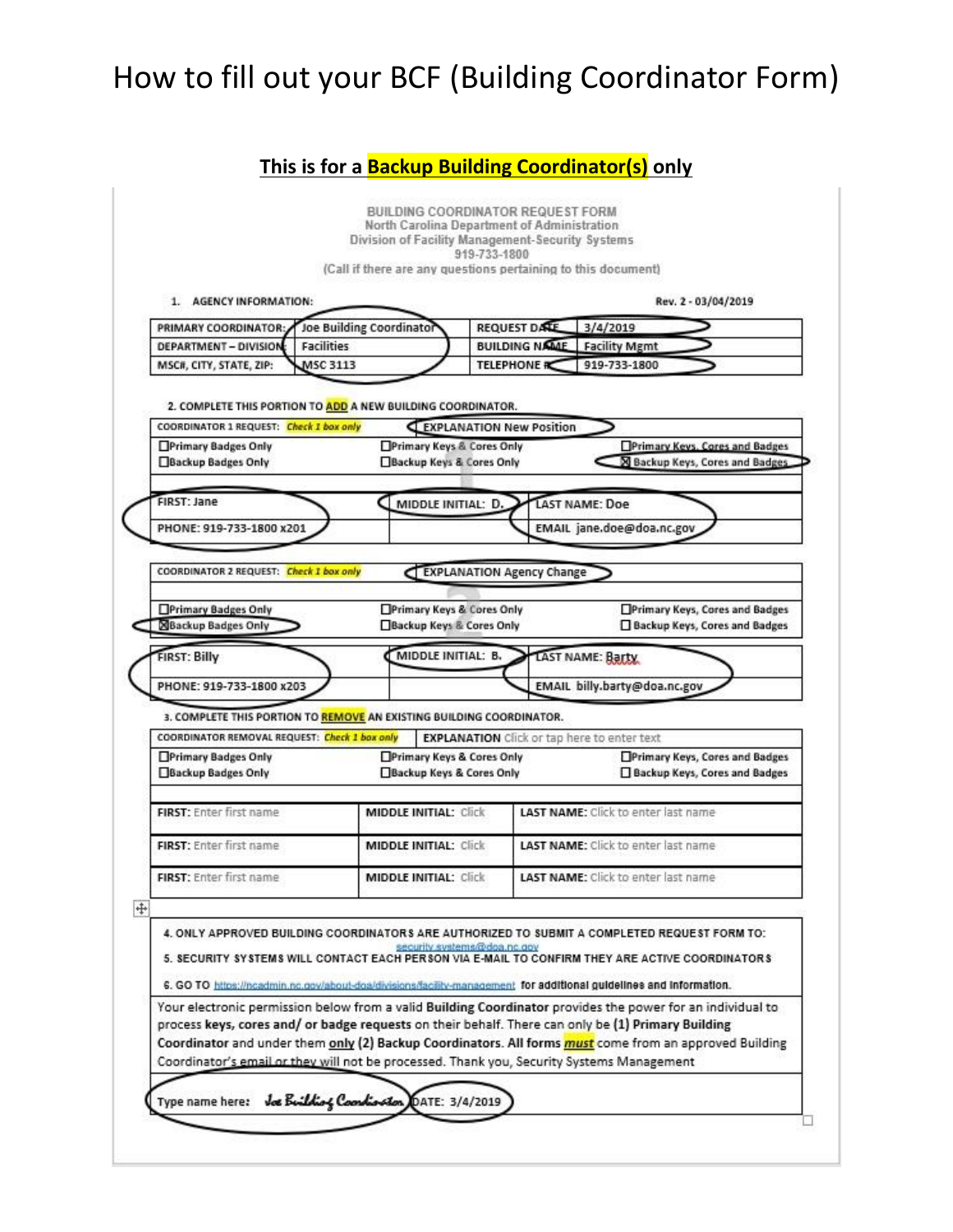### **This is for Deleting Building Coordinator(s) only**

| PRIMARY COORDINATOR:<br><b>DEPARTMENT - DIVISION</b><br><b>Facilities</b>                                                                                                                                        |                              |                              |  |                                                     |                                                |  |
|------------------------------------------------------------------------------------------------------------------------------------------------------------------------------------------------------------------|------------------------------|------------------------------|--|-----------------------------------------------------|------------------------------------------------|--|
|                                                                                                                                                                                                                  |                              | Joe Building Coordinator     |  | REQUEST DATE<br>3/4/2019                            |                                                |  |
|                                                                                                                                                                                                                  |                              |                              |  | <b>BUILDING NAME Facility Mgmt</b>                  |                                                |  |
| MSC#, CITY, STATE, ZIP:<br>MSC 3113                                                                                                                                                                              |                              |                              |  | 919-733-1800<br><b>TELEPHONE #</b>                  |                                                |  |
|                                                                                                                                                                                                                  |                              |                              |  |                                                     |                                                |  |
| 2. COMPLETE THIS PORTION TO ADD A NEW BUILDING COORDINATOR.<br>COORDINATOR 1 REQUEST: Check 1 box only                                                                                                           |                              | <b>EXPLANATION</b>           |  |                                                     |                                                |  |
| <b>Primary Badges Only</b>                                                                                                                                                                                       |                              | Primary Keys & Cores Only    |  | Droc-Down Menu JL<br>Primary Keys, Cores and Badges |                                                |  |
| Backup Badges Only                                                                                                                                                                                               |                              | Backup Keys & Cores Only     |  |                                                     | Backup Keys, Cores and Badges                  |  |
|                                                                                                                                                                                                                  |                              |                              |  |                                                     |                                                |  |
| FIRST: Enter first name                                                                                                                                                                                          |                              | <b>MIDDLE INITIAL: Click</b> |  |                                                     | LAST NAME: Click to enter last name            |  |
| PHONE: Click or tap here to enter number.                                                                                                                                                                        |                              |                              |  |                                                     | <b>EMAIL</b> Click or tap here to enter email. |  |
|                                                                                                                                                                                                                  |                              |                              |  |                                                     |                                                |  |
| COORDINATOR 2 REQUEST: Check 1 box only                                                                                                                                                                          |                              | <b>EXPLANATION</b>           |  | Drop-Down Menu JL                                   |                                                |  |
|                                                                                                                                                                                                                  |                              |                              |  |                                                     |                                                |  |
| Primary Badges Only<br>Backup Badges Only                                                                                                                                                                        |                              | Primary Keys & Cores Only    |  |                                                     | Primary Keys, Cores and Badges                 |  |
|                                                                                                                                                                                                                  |                              | Backup Keys & Cores Only     |  |                                                     | Backup Keys, Cores and Badges                  |  |
| FIRST: Enter first name                                                                                                                                                                                          |                              | <b>MIDDLE INITIAL: Click</b> |  |                                                     | <b>LAST NAME:</b> Click to enter last name     |  |
| PHONE: Click or tap here to enter number.                                                                                                                                                                        |                              |                              |  |                                                     | <b>EMAIL</b> Click or tap here to enter email. |  |
|                                                                                                                                                                                                                  |                              |                              |  |                                                     |                                                |  |
| 3. COMPLETE THIS PORTION TO REMOVE AN EXISTING BUILDING COORDINATOR.                                                                                                                                             |                              |                              |  |                                                     |                                                |  |
| COORDINATOR REMOVAL REQUEST: Check 1 box only<br>Primary Badges Only                                                                                                                                             |                              | Primary Keys & Cores Only    |  | <b>EXPLANATION</b> Drop-Bown Menu                   | Primary Keys, Cores and Badges                 |  |
| Backup Badges Only                                                                                                                                                                                               |                              | Backup Keys & Cores Only     |  |                                                     | 20 Backup Keys, Cores and Badges               |  |
|                                                                                                                                                                                                                  |                              |                              |  |                                                     |                                                |  |
| <b>FIRST: Tanya</b>                                                                                                                                                                                              |                              | <b>MIDDLE INITIAL: B.</b>    |  | LAST NAME: Biddledorf                               |                                                |  |
|                                                                                                                                                                                                                  |                              |                              |  | <b>LAST NAME:</b> Click to enter last name          |                                                |  |
| FIRST: Enter first name                                                                                                                                                                                          |                              | <b>MIDDLE INITIAL: Click</b> |  |                                                     |                                                |  |
| FIRST: Enter first name                                                                                                                                                                                          | <b>MIDDLE INITIAL: Click</b> |                              |  | <b>LAST NAME:</b> Click to enter last name          |                                                |  |
|                                                                                                                                                                                                                  |                              |                              |  |                                                     |                                                |  |
|                                                                                                                                                                                                                  |                              |                              |  |                                                     |                                                |  |
| 4. ONLY APPROVED BUILDING COORDINATORS ARE AUTHORIZED TO SUBMIT A COMPLETED REQUEST FORM TO:                                                                                                                     |                              |                              |  |                                                     |                                                |  |
| 5. SECURITY SYSTEMS WILL CONTACT EACH PERSON VIA E-MAIL TO CONFIRM THEY ARE ACTIVE COORDINATORS                                                                                                                  |                              | security systems@dga.nc.gov  |  |                                                     |                                                |  |
|                                                                                                                                                                                                                  |                              |                              |  |                                                     |                                                |  |
| 6. GO TO https://ncadmin.nc.gov/about-doa/divisions/facility-management for additional guidelines and information.                                                                                               |                              |                              |  |                                                     |                                                |  |
| Your electronic permission below from a valid Building Coordinator provides the power for an individual to<br>process keys, cores and/ or badge requests on their behalf. There can only be (1) Primary Building |                              |                              |  |                                                     |                                                |  |
|                                                                                                                                                                                                                  |                              |                              |  |                                                     |                                                |  |
| Coordinator and under them only (2) Backup Coordinators. All forms <i>must</i> come from an approved Building                                                                                                    |                              |                              |  |                                                     |                                                |  |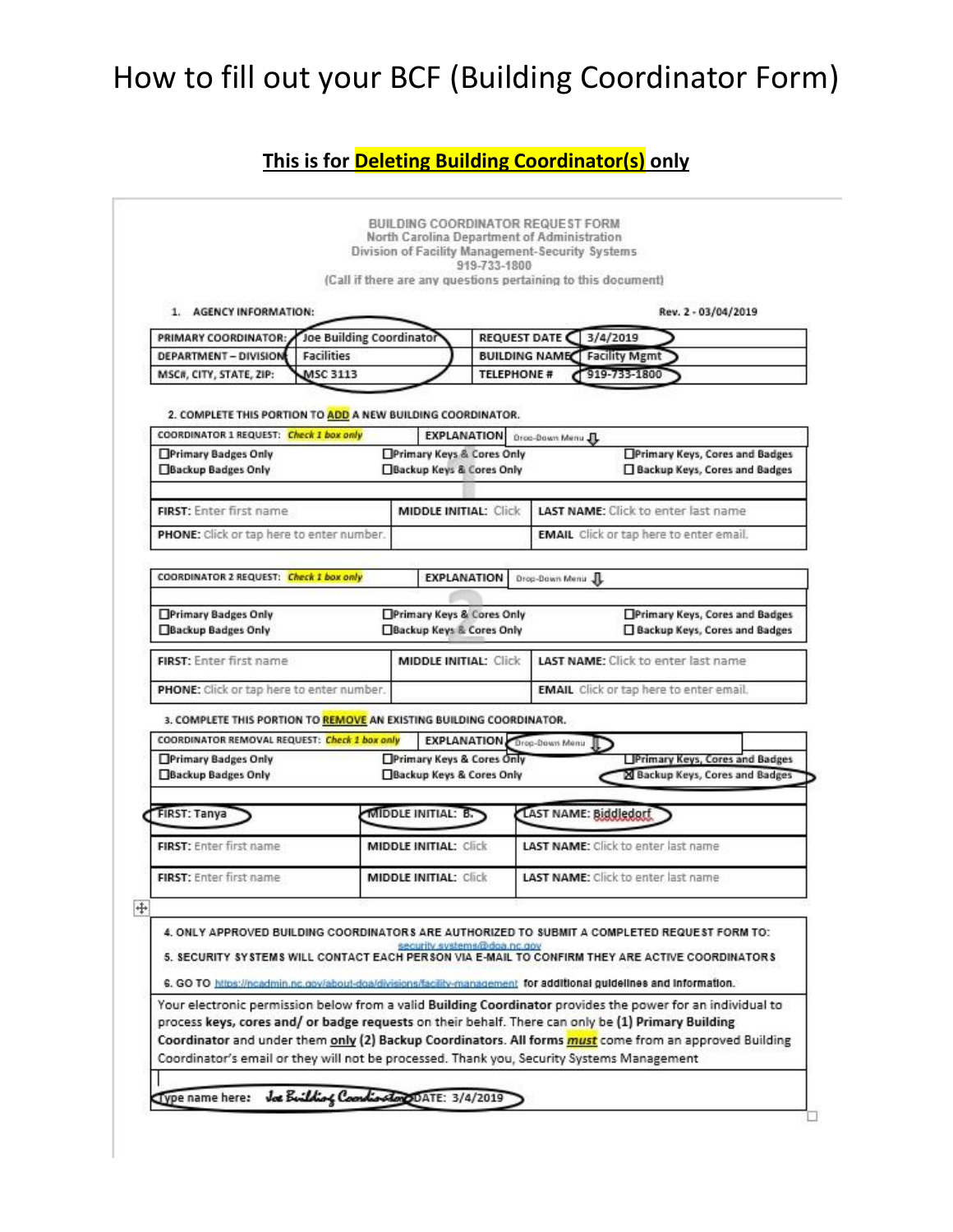Let's break this down into sections:

### **The Top Section 1 – Agency Information**

When we begin to populate our BCF we want to create a template first. This is where you put in your *(Primary Building Coordinator)* information. See Below:

| 1. AGENCY INFORMATION:  | (Call if there are any questions pertainin                      | 919-733-1800         | until you wish to fill out a form and submit<br>Rev. 2 - 03/04/2019 |  |
|-------------------------|-----------------------------------------------------------------|----------------------|---------------------------------------------------------------------|--|
| PRIMARY COORDINATO      | <b>Joe Building Coordinator</b>                                 | <b>REQUEST DATE</b>  | 3/4/2019                                                            |  |
| DEPARTMENT - DIVISION:  | Facilities                                                      | <b>BUILDING NAME</b> | <b>Facility Mgmt</b>                                                |  |
| MSC#, CITY, STATE, ZIP: | <b>MSC 3113</b>                                                 | <b>TELEPHONE</b>     | 919-733-1800                                                        |  |
|                         | <b>Populate the fillable line items shown here</b><br>and here. |                      |                                                                     |  |

BUILDING COORDINATOR REQUEST FORM North Carolina Department of Administration Division of Facility Management-Security Systems 919-733-1800

(Call if there are any questions pertaining to this document)

#### 1. AGENCY INFORMATION:

Rev. 2 - 03/04/2019

|                                 | PRIMARY COORDINATOR: Joe Building Coordinator | <b>REQUEST DATE</b>      | 3/4/2019                               |  |  |  |
|---------------------------------|-----------------------------------------------|--------------------------|----------------------------------------|--|--|--|
| DEPARTMENT-DIVISION: Facilities |                                               |                          | <b>BUILDING NAME Facility Mgmt (1)</b> |  |  |  |
| MSC#, CITY, STATE, ZIP:         | MSC 3113                                      | TELEPHONE # 919-733-1800 |                                        |  |  |  |
|                                 |                                               |                          |                                        |  |  |  |

**Now use the drop-down menu to add your building.**

#### **Save as a template**

Let's move on to the next step.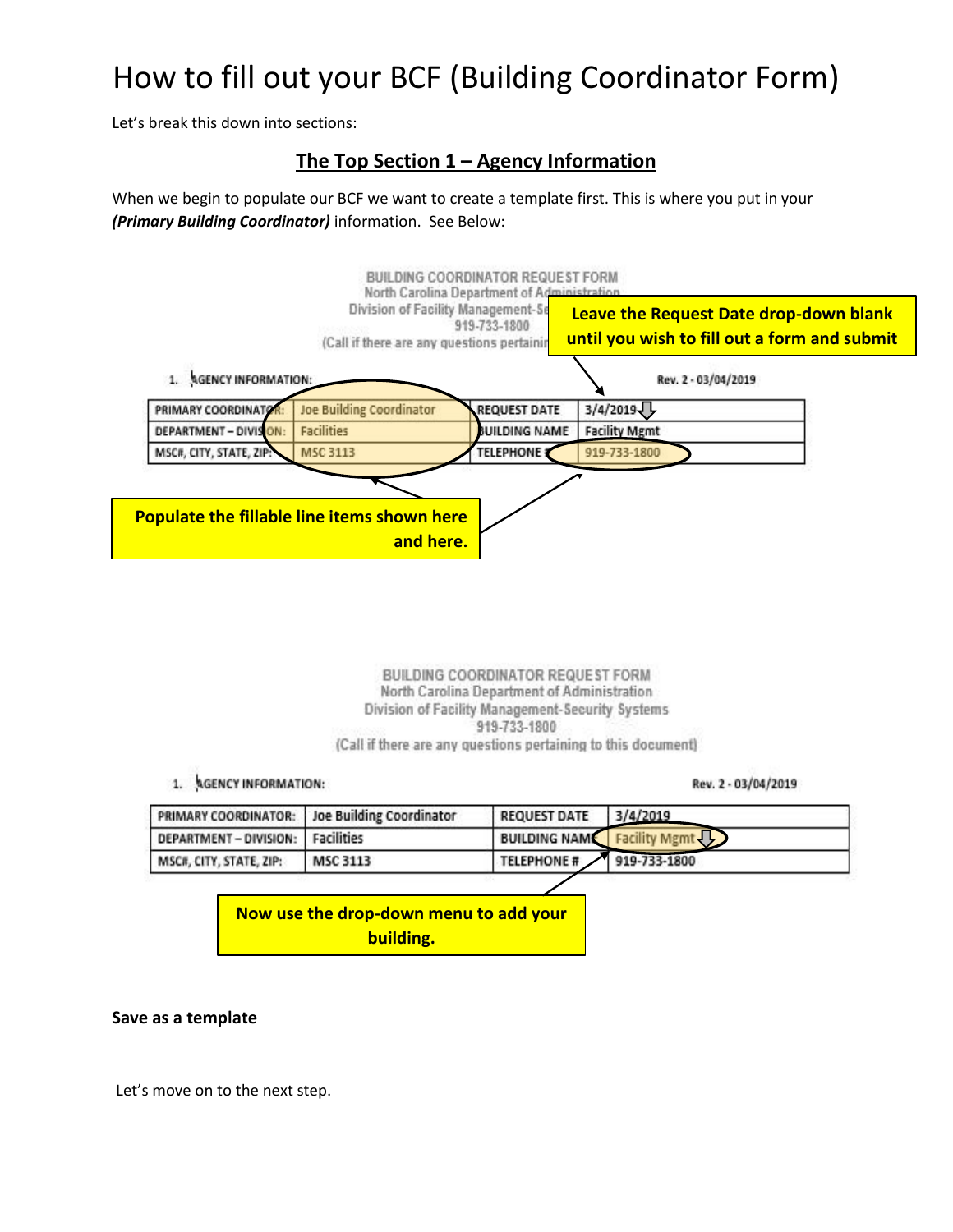### **Section 2 – Adding a new Building Coordinator**

Shown below is an example of how to *add a coordinator* to the form.



Let's move on to another process that will be needed in order to maintain a current listing of **Coordinators**